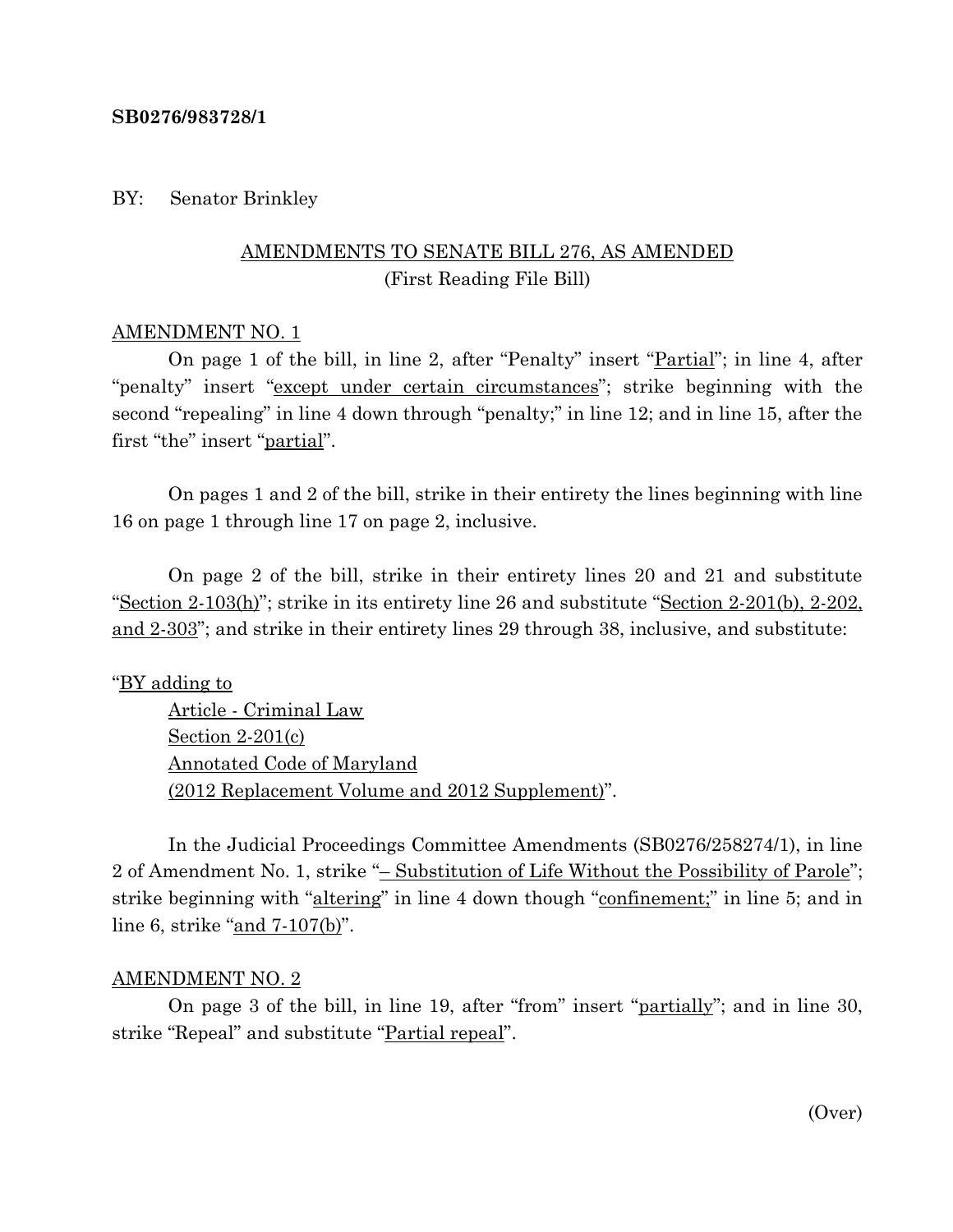## **SB0276/983728/1 BRINKLEY Amendments to SB 276 Page 2 of 4**

On pages 3 and 4 of the bill, strike in their entirety the lines beginning with line 32 on page 3 through line 2 on page 4, inclusive.

On page 4 of the bill, in line 3, strike "3." and substitute " $\underline{1}$ "; and in the same line, strike "AND BE IT FURTHER ENACTED" and substitute "BE IT ENACTED BY THE GENERAL ASSEMBLY OF MARYLAND".

On pages 4 through 10 of the bill, strike in their entirety the lines beginning with line 5 on page 4 through line 14 on page 10, inclusive.

In the Judicial Proceedings Committee Amendments, in lines 2 and 3 of Amendment No. 2, strike "**CHANGE A SENTENCE OF DEATH INTO A SENTENCE OF LIFE WITHOUT THE POSSIBILITY OF PAROLE**".

On page 11 of the bill, in line 10, strike "A" and substitute "**SUBJECT TO SUBSECTION (C) OF THIS SECTION, A**"; after line 18, insert:

# "**(C) A PERSON WHO COMMITS MORE THAN ONE MURDER IN THE FIRST DEGREE ARISING OUT OF THE SAME INCIDENT MAY BE SENTENCED TO DEATH IN COMPLIANCE WITH § 2-202 OF THIS SUBTITLE AND SUBTITLE 3 OF THIS TITLE.**";

in line 19, strike the bracket; in line 20, after "degree" insert "**UNDER § 2-201(C) OF THIS SUBTITLE**"; strike beginning with the colon in line 23 down through "(i)" in line 24; in line 24, strike "and"; strike in their entirety lines 25 and 26; and strike beginning with "with" in line 27 down through "title," in line 28.

On page 12 of the bill, in line 1, strike "with respect to  $\S 2-303(g)(1)(i)$  of this title,".

On page 13 of the bill, in lines 4 and 14, in each instance, strike the bracket; and strike in their entirety lines 5 through 13, inclusive.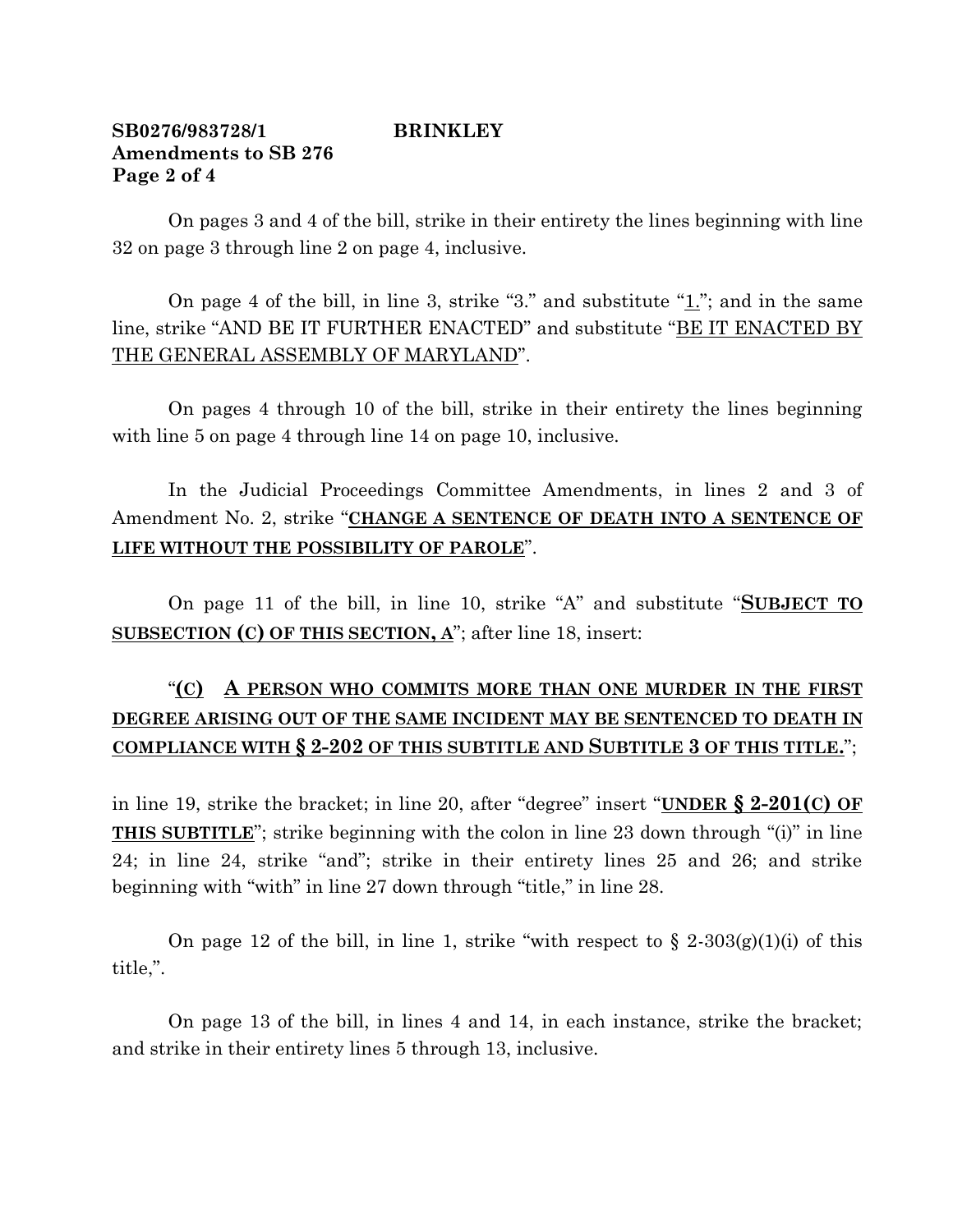## **SB0276/983728/1 BRINKLEY Amendments to SB 276 Page 3 of 4**

On page 15 of the bill, strike in their entirety lines 10 through 13, inclusive; and in lines 14, 17, and 19, strike "(iii)", "(iv)", and "(v)", respectively, and substitute "**(II)**", "**(III)**", and "**(IV)**", respectively.

On pages 16 and 17 of the bill, strike in their entirety the lines beginning with line 30 on page 16 through line 5 on page 17, inclusive.

On page 16 of the bill, strike beginning with "any" in line 6 down through "exists" in line 7 and substitute "**A DETERMINATION HAS BEEN MADE**"; in line 7, strike the colon and substitute "**THAT**"; strike in their entirety lines 8 through 27, inclusive; in line 28, strike "(ix)"; and in line 29, strike "; or" and substitute a period.

On page 17 of the bill, in line 6, strike "one or more of"; and in line 7, strike "circumstances exist" and substitute "**CIRCUMSTANCE EXISTS**".

On page 18 of the bill, strike beginning with "one" in line 1 down through "circumstances" in line 2 and substitute "**THE CIRCUMSTANCE**"; in lines 30, 31, and 32, in each instance, strike "circumstances" and substitute "**CIRCUMSTANCE**"; and in line 31, strike "outweigh" and substitute "**OUTWEIGHS**".

On page 19 of the bill, in lines 1 and 12, in each instance, strike "outweigh" and substitute "**OUTWEIGHS**"; in lines 3 and 15, in each instance, strike "do" and substitute "**DOES**"; in line 9, strike "each" and substitute "**THE**"; in line 11, strike "any" and substitute "**THE**"; and in lines 11 and 14, in each instance, strike "circumstances" and substitute "**CIRCUMSTANCE**".

On page 20 of the bill, in line 14, strike the bracket.

On pages 20 through 26 of the bill, strike in their entirety the lines beginning with line 15 on page 20 through line 20 on page 26, inclusive.